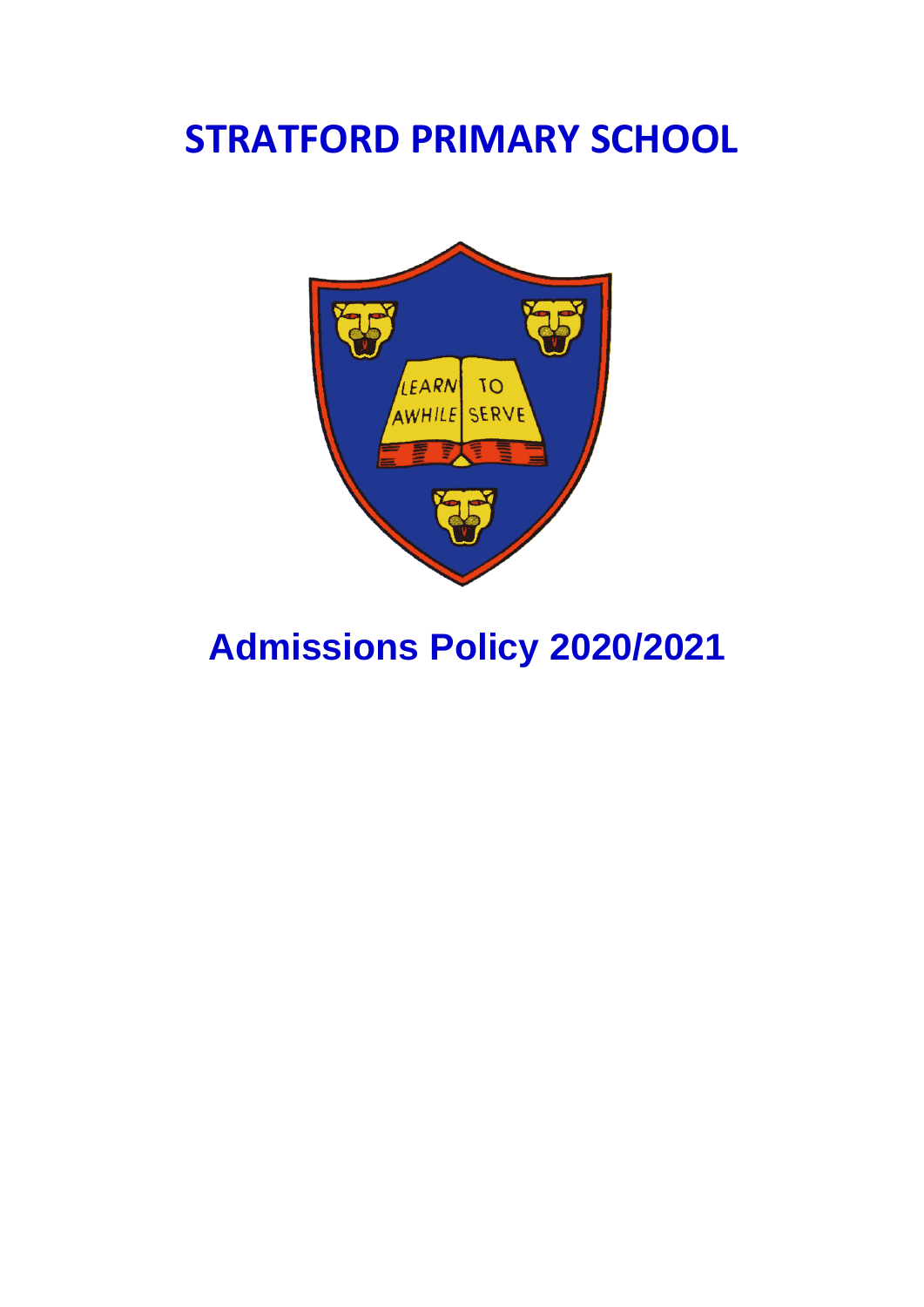## **Proposed Admission Arrangements**

## **1 Introduction**

The Community Academies Trust being the admissions authority propose the following arrangements for entry to the school.

The schools arrangements are part of the Warwickshire County Council co-ordinated scheme.

The Published Admissions Number for Stratford Primary School is 30. This is the number of pupils who will be admitted to Reception.

Details of the school's priority area can be found on the Council website: http://www.warwickshire.gov.uk/applyforschool

## **2 Admissions Criteria**

In the event that there are more applications than places available the following oversubscription criteria will be used:

Please note that children with a statement of Special Educational Needs that names a school must be admitted and this may reduce the number of places available:

- 1. Children in care of, or provided with accommodation by, a Local Authority and children who were looked after but ceased to be so because they were adopted (or became subject to a residence order or special guardianship order).
- 2. Children living inside the priority area (see definitions below) who will have a brother or sister at the school at the time of admission.
- 3. Other children living inside the priority area.
- 4. Children living outside the priority area who will have a brother or sister at the school at the time of admission.
- 5. Children of staff employed by the Community Academies Trust and whose main place of work is Stratford-Upon-Avon Primary School
- 6. Other children living outside the priority area

Within each criterion priority is given in order of distance between the child's home and school. (shortest distance = highest priority)

Distance will be calculated by straight line measurement from the address point location coordinate of the of the applicant's home address (as set by Ordnance Survey) to the centre point (centroid) of the school in question. (All distances are subject to changes which may occur with updates of mapping data).

## **3 Appeals**

Parents/carers will be informed by their home authority of their statutory right of appeal when they receive the outcome of their applications. Parents can appeal for any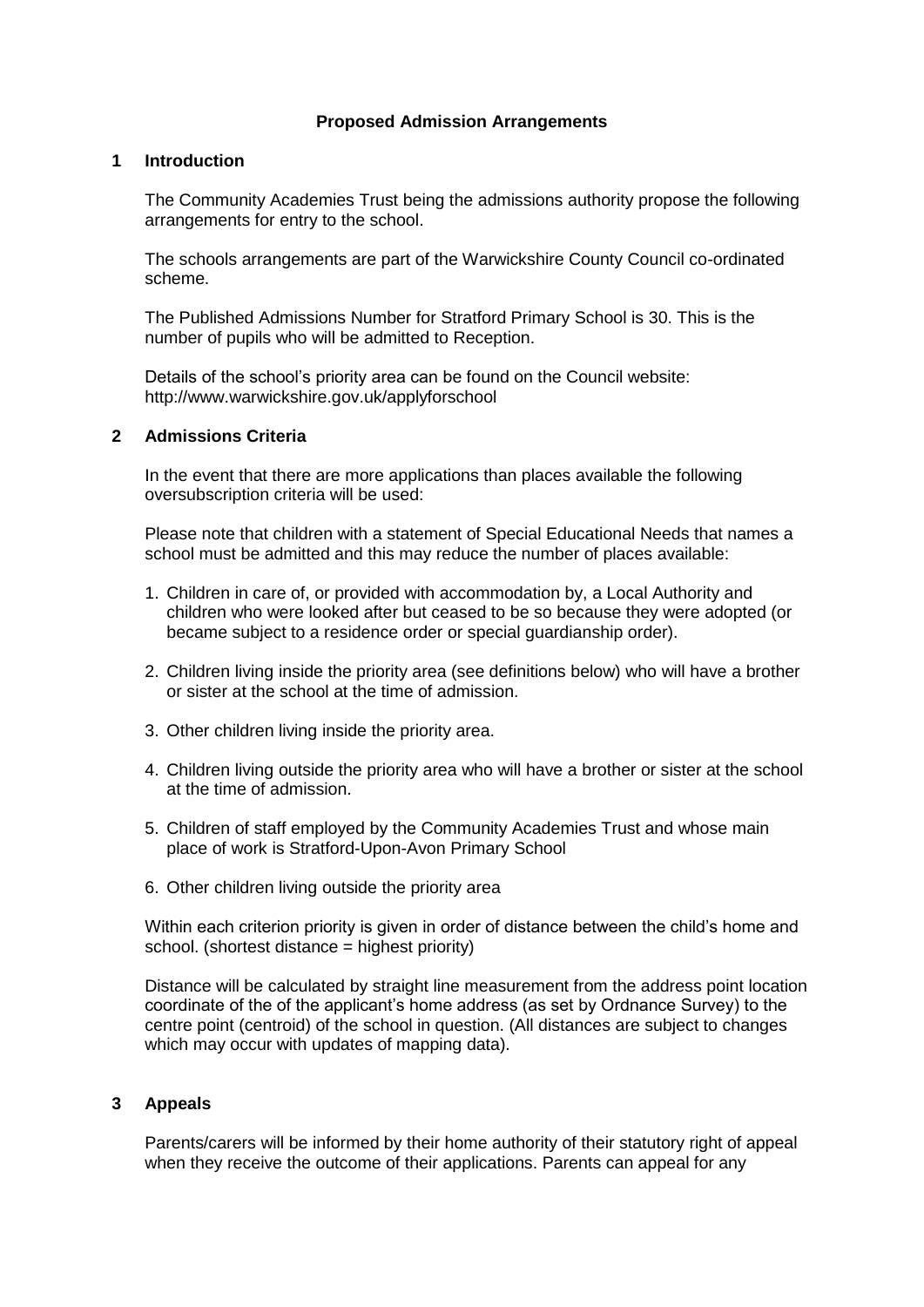preference expressed, but not allocated, even if it was a lower preference than the one offered.

Appeal forms are available from the Local Authority.

## **4 Waiting Lists**

Waiting lists will be held by the Local Authority.

Waiting lists are compiled in strict priority order against the published oversubscription criteria. Offers will be made from the waiting lists as vacancies arise. A child's position can move both up and down the waiting list as other pupils are added to the list.

Late applicants are not penalised when added to waiting lists, and the amount of time a child has been on the waiting list is irrelevant.

Waiting lists will be held until the end of the Autumn term. The parents / carers of all children on the list will then be contacted and asked if they wish their child to remain on the list. Parents / carers must respond within the relevant timescale. If they do not register their continued interest their child will be removed from the relevant list.

## **5 In-Year Admissions**

In-Year admissions for Years R-6 are applications to enter a year group that has already started at the school. Warwickshire County Council will be responsible for co-ordinating in-year applications for all of the Academy's children. Therefore, parents seeking a place should complete the Council's In-Year Common Application Form and return this form directly to the Council. The council will then liaise directly with the school.

## **6 In-Year Fair Access Protocol**

Within Warwickshire, schools operate an in-year fair access protocol to ensure that outside the normal admissions round, unplaced children, especially the most vulnerable, are offered a place at a suitable school as soon as possible.

Warwickshire County Council will be responsible for implementing the school's in-year fair access protocol. If your application for a school place falls under the IYFAP then you will be notified of this when we receive your application. Further information is available in the Warwickshire primary admissions booklet.

#### **7 Definitions**

#### **Looked After Children**

Children in the care of, or provided with accommodation by a local authority (under Section 22(1) of the Children Act 1989) and children who were looked after, but ceased to be so because they were adopted (or became subject to a residence order or special guardianship order).

#### **Siblings**

Sibling is defined in these arrangements as; a brother or sister, a half brother or sister, an adopted brother or sister, a step-brother or sister or the child of the parent's partner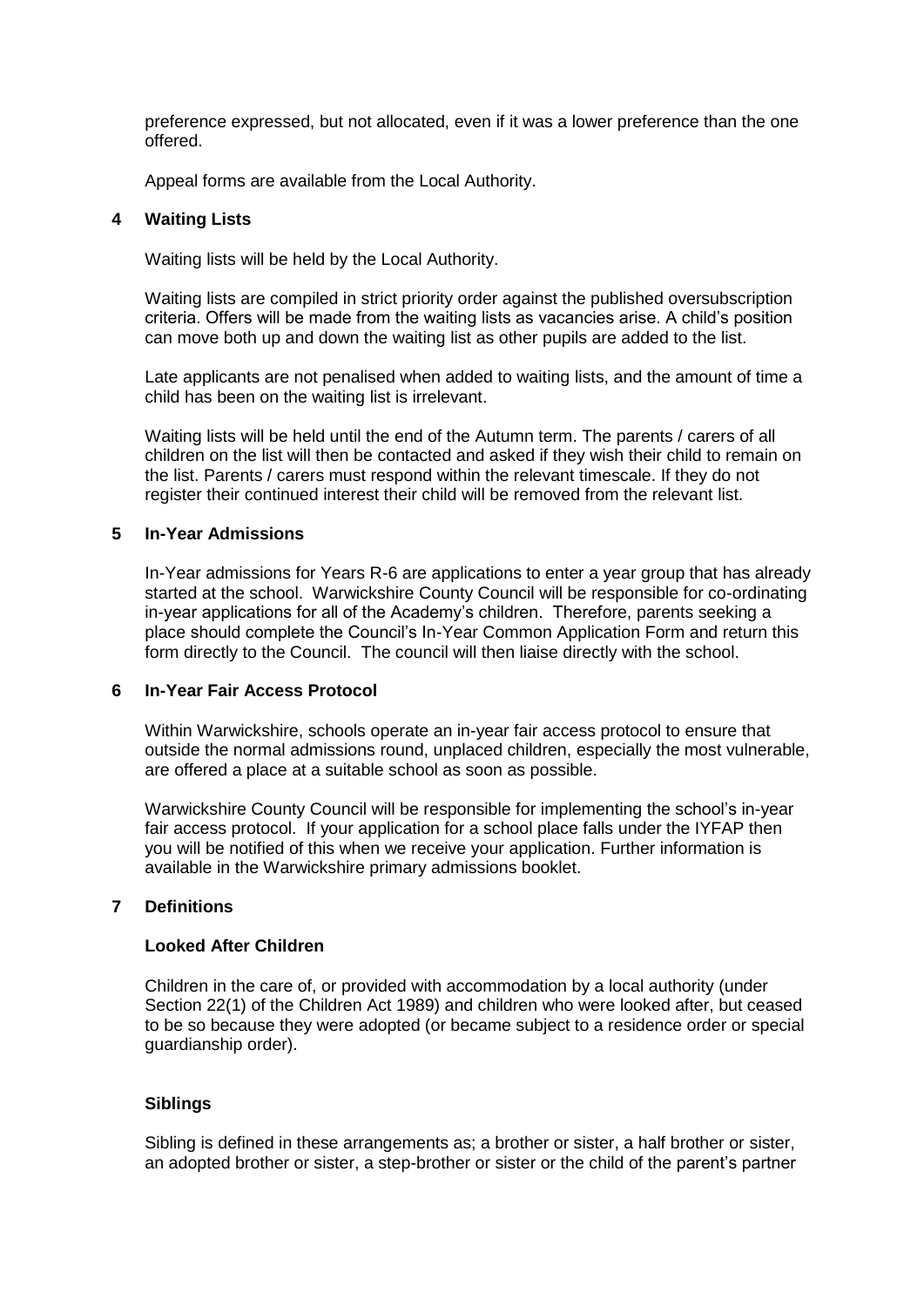where the child for whom the school place is sought is living in the same family and at the same address as that sibling.

## **Home Address**

Where the child normally resides / sleeps when they attend school. Addresses involved in child minding arrangements, whether with professional child-minders, friends or relatives, are excluded.

Where a school place is allocated on the basis of an address which is subsequently found to be different form the child's home address that place can be withdrawn. This includes situations where the address used to allocate a place changes prior to the place being taken up.

## **Priority Area**

The Priority Area is that which is stipulated by the Local Authority.

## **Postal Address File (PAF)**

The address point location co-ordinate of the applicant's home address as set by Ordnance Survey.

#### **Applications made from the same multiple dwelling sharing a single Postal Address File (PAF) / Other applications where the distance from home to school is identical**

Where required, individual priority for such applicants within a particular criterion will be set by random allocation (lottery). The draw will be carried out by two officers of the Admissions Service in the presence of a Local Authority Solicitor from Law & Governance Division. The order of draw will be recorded and countersigned at the time.

## **Separated Parents**

Where a child lives with each of their parents at separate addresses, the qualifying address will be the one where the child spends (i.e. sleeps) the majority of the school week. If the child spends exactly equal amounts of time in the two addresses the parents themselves will be asked to nominate which address they wish to be the child's main address for school admission purposes.

Should they fail to do so by the published closing date the Council, in consultation with the admissions authority has the right to nominate the address that it considers appropriate. In the case of disputes between parents, there is an expectation that parents will resolve these amongst themselves and make a single application which both are in agreement with.

## **Twins, Triplets or other multiple-births**

Where the final place in a year group is offered to one of twins, triplets or another multiple-birth child, the admissions authority will normally offer a place to the other multiple-birth Child(ren) even if this means going above the school's Published Admission Number.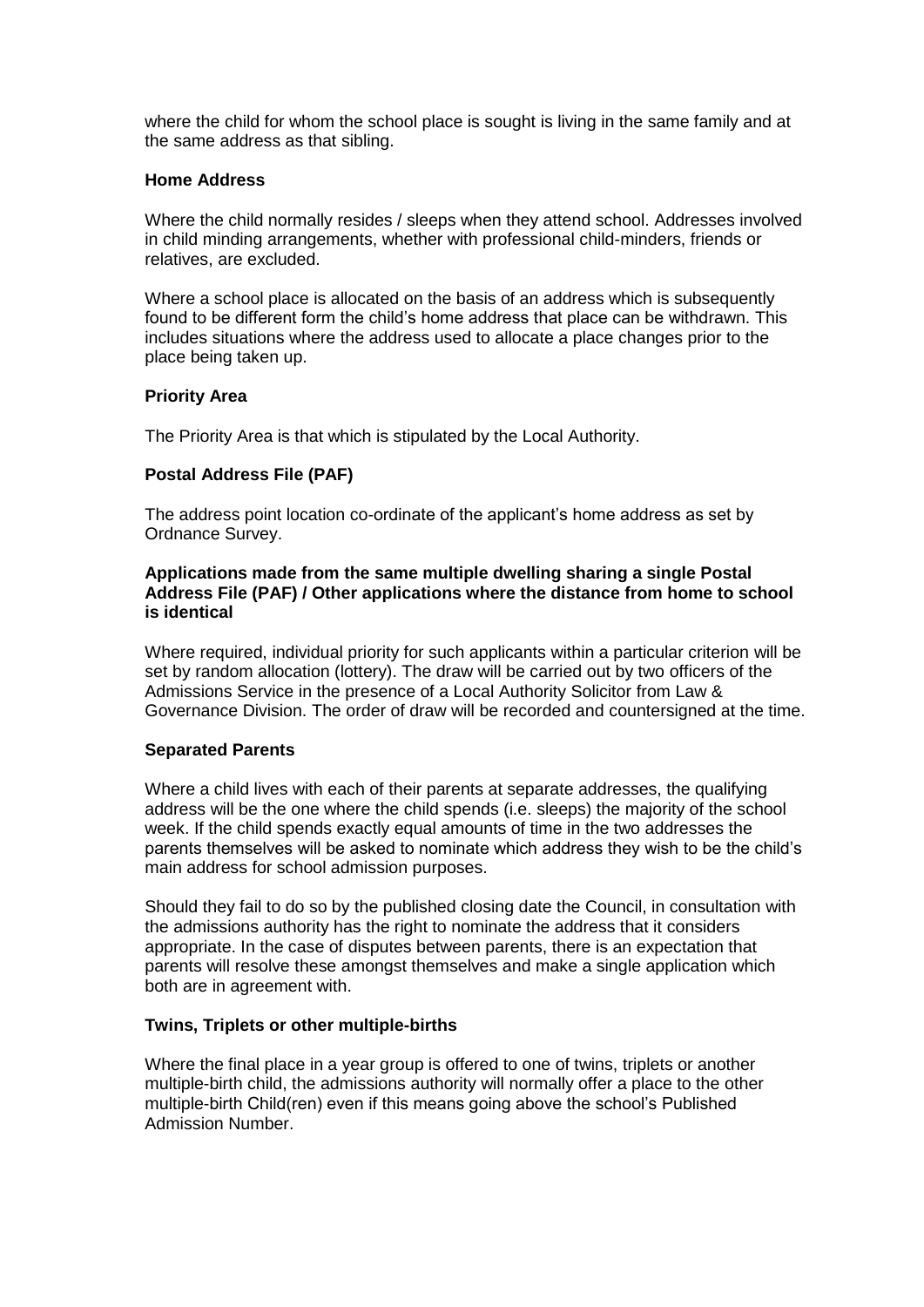## **Admissions above PAN**

Children with a Statement of Special Educational Needs that names the school will be admitted. In this event the number of places that remain for allocation will be reduced or result in the school exceeding its PAN.

If a school has a waiting list then it will not normally be possible to offer additional places as other applicants will have been refused places in the same year group. However, if the local authority and the school's admission authority agree (Community Academies Trust) agree, then all applicants on the waiting list, or groups of children falling under a particularly high criterion (such as out of area with siblings) may be offered a place.

## **Admission above PAN for Looked After Children**

Except where a child is placed in an emergency, no care placement should be made without the education element being satisfactorily arranged. Where the placement has had to be made in an emergency, and education has not been secured, or where educational provision breaks down, then local authorities must secure an educational placement within 20 school days. Moves of care placement can occur outside the normal admissions round when many schools are full. To avoid delays resulting from the local appeals procedure, Community schools will be asked to admit, without appeal, looked after children resident within their priority area even though their admission limit has already been reached or exceeded.

## **Under Age and Over Age applications**

Warwickshire County Council's policy (which is adopted by the Community Academies Trust) is that all children should be educated within their appropriate age group. In rare cases where it might not be appropriate for the child to be educated in the normal year group, there is a detailed process to consider the child's physical, emotional and social maturity before any decisions are made.

## **Children of UK service personnel (UK Armed Forces)**

For families of service personnel with a confirmed posting to their area, a place will be allocated in advance if accompanied by an official government letter which declares a relocation date and a Unit postal address or quartering area address which can be used for the application against the relevant oversubscription criteria.

## **Late applications (Entry or Transfer Year Groups)**

Late applications will only be considered after the applications received by the closing dates (on-time applications).

## **Late applications because of an impending move**

Offers of places will take account of a future move involving the child's address only if it can be confirmed i.e. if the parent can provide independent proof of the move, such as a tenancy agreement that terminates after the start of the autumn term or proof that there has been an exchange of contracts in the purchase of a house.